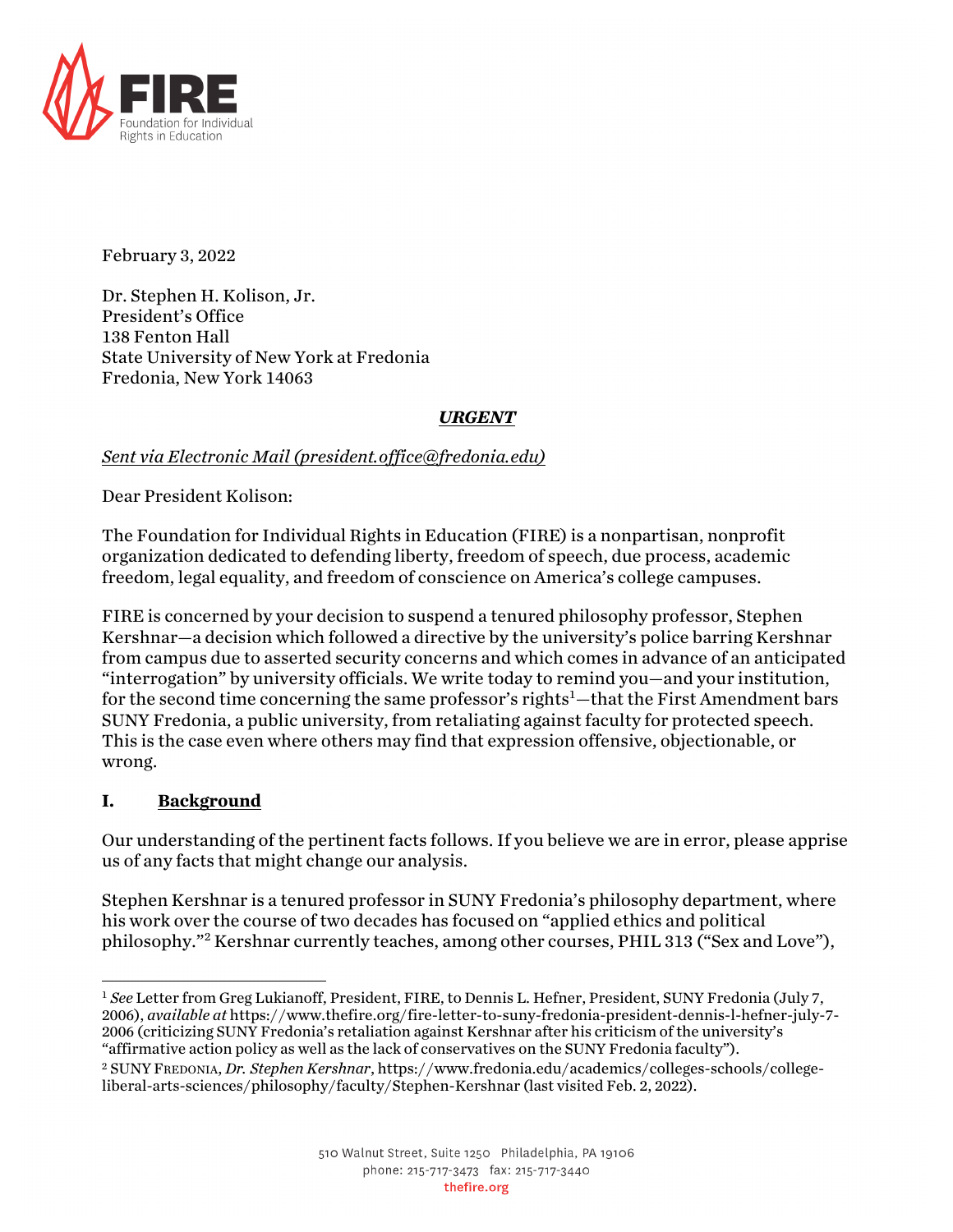which discusses "sexual ethics" and queries "[w]hat kinds of sexual activity are morally permissible under what sort of circumstances?"3

Kershnar's academic work is marked by intentionally provocative, and often transgressive, discussions of—as the university's website explains—"abortion, adult-child sex, hell, ... pornography, punishment, sexual fantasies, slavery, and torture."4 As another professor of ethics and philosophy put it, Kershnar is a "Socratic gadfly, inquiring in a very traditional philosophical way about beliefs many tend to take for granted[,]" and his work "often focuses on beliefs the denial of which would be thought of as outrageous, and raises problems for their justification, or shows how rather unpopular beliefs might be justifiable."<sup>5</sup>

On Tuesday, you issued a statement asserting that the university was "aware of a video posted online involving one of its professors," who expressed "reprehensible" views that are "solely the professor's views."6 That statement followed vociferous social media commentary responding to Kershnar's appearance on two philosophy podcasts, *Brain in a Vat*<sup>7</sup> and *Unregistered with Thaddeus Russell*, <sup>8</sup> during which Kershnar discussed philosophical and ethical assumptions and arguments concerning sexual contact between children and adults. Your February 1 statement concluded by promising that the "matter is being reviewed."

Last night, Kershnar received an email from Brent Isaacson, SUNY Fredonia's Chief of Police, to "discuss safety concerns and planning."10 In the course of those communications, Isaacson conveyed that you had directed him to order that Kershnar not enter SUNY Fredonia's campus, and informed Kershnar that his students would be told that his classes today had been canceled. Kershnar, not having been apprised of the nature of the safety concerns or provided a written directive, shared his objections to the decision but expressed a willingness to comply with it. He then asked the university to permit him to continue teaching online, which should have obviated any legitimate security concerns. $^{\rm 11}$ 

Today, you announced that Kershnar has been indefinitely banned from campus, that his duties have been reassigned, and that you view the content of videos of Kershnar circulating on social media to be "absolutely abhorrent."<sup>12</sup> In a notice to Kershnar this afternoon, SUNY

<sup>5</sup> Justin Weinberg, *Kershnar Cycle Reactivated*, DAILY NOUS (Feb. 3, 2022),

https://www.youtube.com/watch?v=QFrCHJJqETo.

<sup>3</sup> SUNY FREDONIA, *PHIL 313 – Sex and Love*, *available at* https://bit.ly/3sfIM4H (last visited Feb. 2, 2022). <sup>4</sup> SUNY FREDONIA, *Dr. Stephen Kershnar*, https://www.fredonia.edu/academics/colleges-schools/college-

liberal-arts-sciences/philosophy/faculty/Stephen-Kershnar (last visited Feb. 2, 2022).

https://dailynous.com/2022/02/03/kershnar-cycle-reactivated.

<sup>6</sup> SUNY Fredonia (@FredoniaU), TWITTER (Feb. 1, 2022, 11:09 PM),

https://twitter.com/FredoniaU/status/1488726120338006017 ("February 1 Statement").

<sup>7</sup> Brain in a Vat, *Sexual Taboos | Stephen Kershnar*, YOUTUBE (Jan. 30, 2022),

<sup>8</sup> Unregistered with Thaddeus Russell, *Unregistered 142: Stephen Kershnar (VIDEO)*, YOUTUBE (Dec. 5, 2020), https://www.youtube.com/watch?v=ZIG\_\_mlSEms.

<sup>9</sup> February 1 Statement, *supra* note 6.

<sup>&</sup>lt;sup>10</sup> E-mail from Brent S. Isaacson, Chief of Police, N.Y. State Univ. Police, SUNY Fredonia, to Stephen Kershnar, Professor, SUNY Fredonia (Feb. 2, 2022, 6:46 PM) (on file with author).

 $11$  E-mail from Kershnar to Isaacson (Feb. 3, 2022, 8:19 AM) (on file with author).

<sup>&</sup>lt;sup>12</sup> SUNY Fredonia (@FredoniaU), TWITTER (Feb. 3, 2022, 3:48 PM),

https://twitter.com/fredoniau/status/1489339982661701633.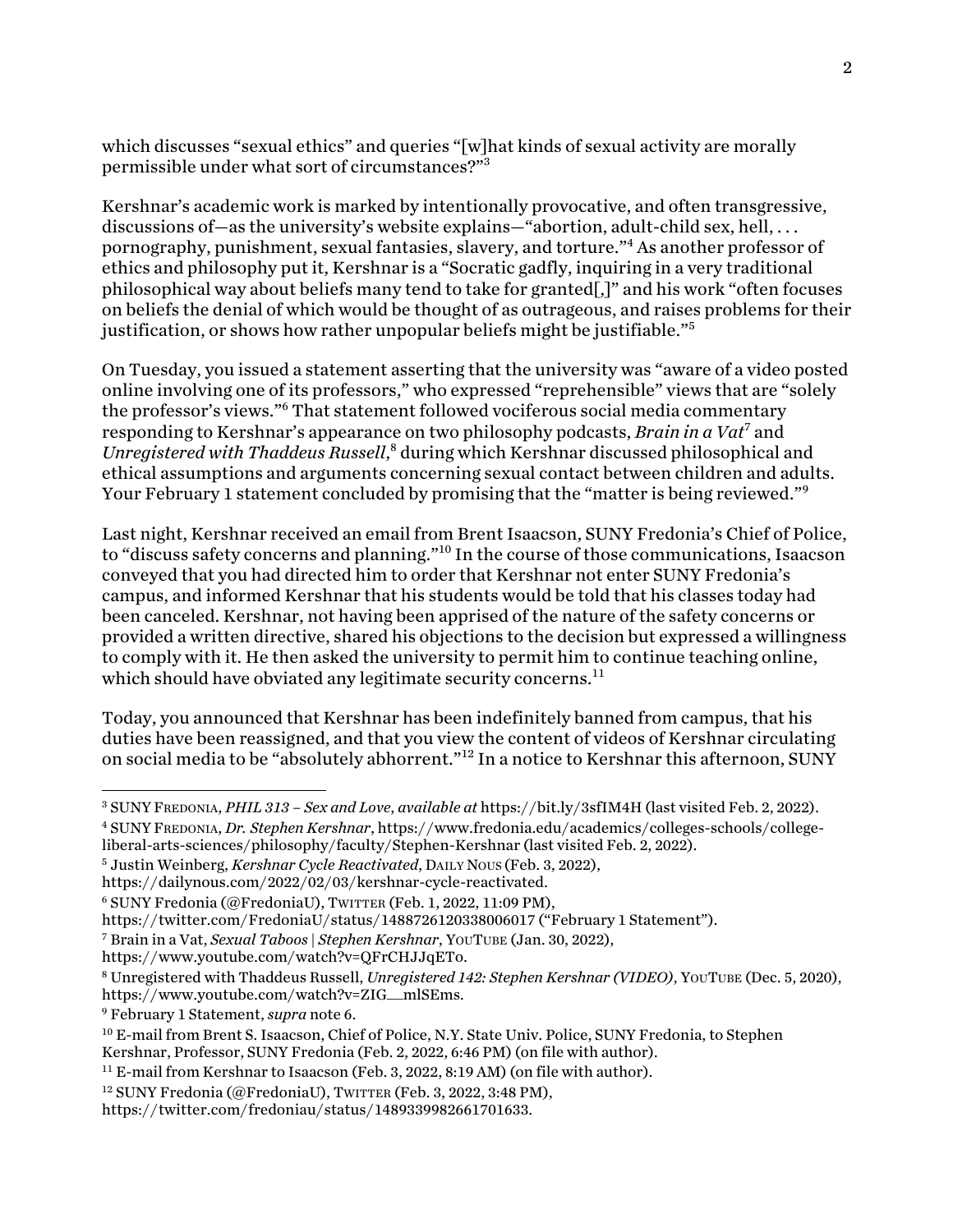Fredonia banned Kershnar from campus, prohibited him from "contact with the campus community" with limited exceptions, and assigned him to an "alternate work assignment from an alternate location" until "further notice."13 That re-assignment was issued "pursuant to Article 19.11(c)" of the operative labor agreement, which provides that re-assignments are permissible "[p]rior to an interrogation" by university officials.<sup>14</sup>

## **II. Kershnar's Statements Are Protected by the First Amendment**

Kershnar's statements are protected by the First Amendment, which prohibits SUNY Fredonia from taking adverse action against faculty members for protected speech, however provocative or offensive it may be to others. By banning Kershnar from campus and initiating disciplinary procedures, including an "interrogation" of Kershnar or "review" of his extramural statements, SUNY Fredonia is in violation of the First Amendment.

# *A. The First Amendment bars SUNY Fredonia from penalizing faculty members' protected expression.*

It has long been settled law that the First Amendment is binding on public universities like SUNY Fredonia.<sup>15</sup> Accordingly, the speech-related decisions and actions of a public university implicate the "basic constitutional values" attendant to the First Amendment, which places strict limitations on the manner in which the institution may respond to the controversial public statements of its faculty.<sup>16</sup> To be absolutely clear: Faculty members do not surrender their First Amendment rights as a condition of public employment.<sup>17</sup>

Instead, the First Amendment protects the rights of public employees, including faculty members of public universities and colleges, when they speak as private citizens on matters of public concern—for example, on social media, in public debates, in media commentary, on podcasts, or in speech directed to government officials.18 Likewise, when faculty members speak as academics in pedagogically relevant contexts—for example, in classroom lectures, publications, or, again, on podcasts—their speech is protected by academic freedom, which the Supreme Court of the United States has identified as "a special concern of the First Amendment."<sup>19</sup>

<sup>&</sup>lt;sup>13</sup> Letter from Maria Carroll, Dir., Human Resources, SUNY Fredonia to Kershnar (Feb. 3, 2022) (on file with author).

<sup>&</sup>lt;sup>14</sup> AGREEMENT BETWEEN THE STATE OF N.Y. & UNITED UNIV. PROFESSIONS (July 2, 2016 - July 1, 2022), Art XIX, §19.11(c), *available at* https://bit.ly/3Bannyh.

<sup>15</sup> *Healy v. James*, 408 U.S. 169, 180 (1972).

<sup>16</sup> *See, e.g., Levin v. Harleston*, 966 F.2d 85, 90 (finding that "the commencement, or threat thereof, of disciplinary proceedings against [a public university faculty member] predicated solely upon his protected speech outside the classroom violates his First Amendment rights").

<sup>17</sup> *Pickering v. Bd. of Educ.*, 391 U.S. 563, 568 (1968).

<sup>18</sup> *Id*.

<sup>19</sup> *Keyishian v. Bd. of Regents*, 385 U.S. 589, 603 (1967). One federal appellate court put it more bluntly, unequivocally rejecting as "totally unpersuasive" any "argument that teachers have no First Amendment rights when teaching, or that the government can censor teacher speech without restriction." *Hardy v. Jefferson Cmty. Coll.*, 260 F.3d 671, 680 (6th Cir. 2001).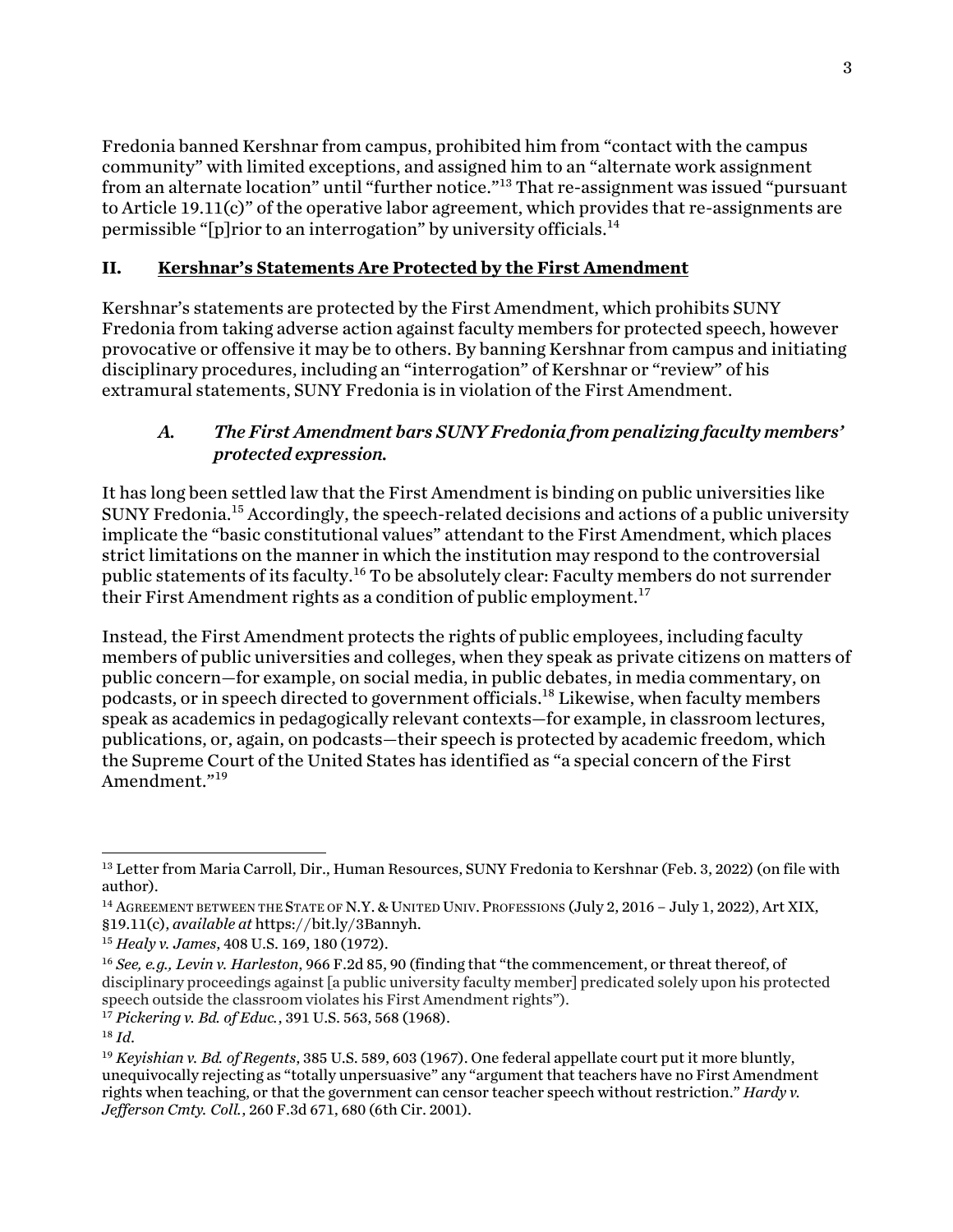## *B. Kershnar's speech addresses matters of public concern and remains protected even if it is deeply offensive to others.*

Kershnar's speech in off-campus podcast appearances is quintessential speech as a private citizen on matters of public concern. The "critical question" in determining whether the speech is that of an employee or private citizen is "whether the speech at issue is itself ordinarily within the scope of an employee's duties[.]"<sup>20</sup> That a professor's speech involved "topics related to their expertise" does not render it speech on behalf of the institution.<sup>21</sup> Kershnar's speech is directed to the general public and took place in a forum unrelated to the institution. 22

His comments likewise address matters of public concern, which are those that "can be fairly considered as relating to any matter of political, social, or other concern to the community[.]"23 Kershnar's comments address consent and sexual assault, both of which are matters of significant public concern. That other members of the community may find the *viewpoint* offered on those matters "inappropriate or controversial" does not alter this analysis, as its "controversial character . . . is irrelevant to the question of whether it deals with a matter of public concern," as opposed to one of purely private concern.<sup>24</sup>

Indeed, the Supreme Court has repeatedly, consistently, and clearly held that expression may not be restricted on the basis that others find it to be offensive. This core First Amendment principle is why the authorities cannot outlaw burning the American flag,  $25$  punish the wearing of a jacket emblazoned with the words "Fuck the Draft,"26 penalize cartoons depicting a pastor losing his virginity to his mother in an outhouse, $^{27}$  or disperse civil rights marchers out of fear that "muttering" and "grumbling" white onlookers might resort to violence.28 In ruling that the First Amendment protects protesters holding insulting signs outside of soldiers' funerals, the Court reiterated this fundamental principle, remarking that

<sup>20</sup> *Lane v. Franks*, 573 U.S. 228, 240 (2014). Even if Kershnar's speech were that of an employee, and not as a private citizen, it would remain protected by his rights to academic freedom, as the employee-speech exception provided by *Garcetti v. Ceballos*, 547 U.S. 410 (2006), does not apply in the "academic context of a public university," *Adams v. Trs. of the Univ. of N.C.-Wilmington*, 640 F.3d 550, 562 (4th Cir. 2011), to expression "related to scholarship or teaching," *Demers v. Austin*, 746 F.3d 402, 406 (9th Cir. 2014), or to faculty "engaged in core academic functions, such as teaching and scholarship." *Meriwether v. Hartop*, 992 F.3d 492, 505 (6th Cir. 2021). *See also, e.g.*, *Van Heerden v. Bd. of Supervisors of La. State Univ.*, No. 3:10-cv-155, 2011 U.S. Dist. LEXIS 121414, at \*19–20 (M.D. La. Oct. 20, 2011) (sharing "concern that wholesale application of the *Garcetti* analysis . . . could lead to a whittling-away of academics' ability to delve into issues or express opinions that are unpopular, uncomfortable or unorthodox").

<sup>21</sup> *Austin v. Univ. of Fla. Bd. of Trs.*, No. 1:21cv184-MW/GRJ, 2022 U.S. Dist. LEXIS 11733, at \*41 n.35 (N.D. Fla. Jan. 21, 2022).

 $22$  Even if Kershnar made similar arguments in the academic environment, it would still be protected by academic freedom. *See, e.g.*, *Hardy*, 260 F.3d at 680.

<sup>23</sup> *Snyder v. Phelps*, 562 U.S. 443, 453 (2011).

<sup>24</sup> *Rankin v. McPherson*, 483 U.S. 378, 384 (1987).

<sup>25</sup> *Texas v. Johnson*, 491 U.S. 397, 414 (1989) (burning the American flag was protected by the First Amendment, the "bedrock principle underlying" the holding being that government actors "may not prohibit the expression of an idea simply because society finds the idea itself offensive or disagreeable").

<sup>26</sup> *Cohen v. California*, 403 U.S. 15, 25 (1971).

<sup>27</sup> Hustler Magazine, Inc. v. Falwell, 485 U.S. 46, 50 (1988).

<sup>28</sup> *Cox v. Louisiana*, 379 U.S. 536, 557 (1965).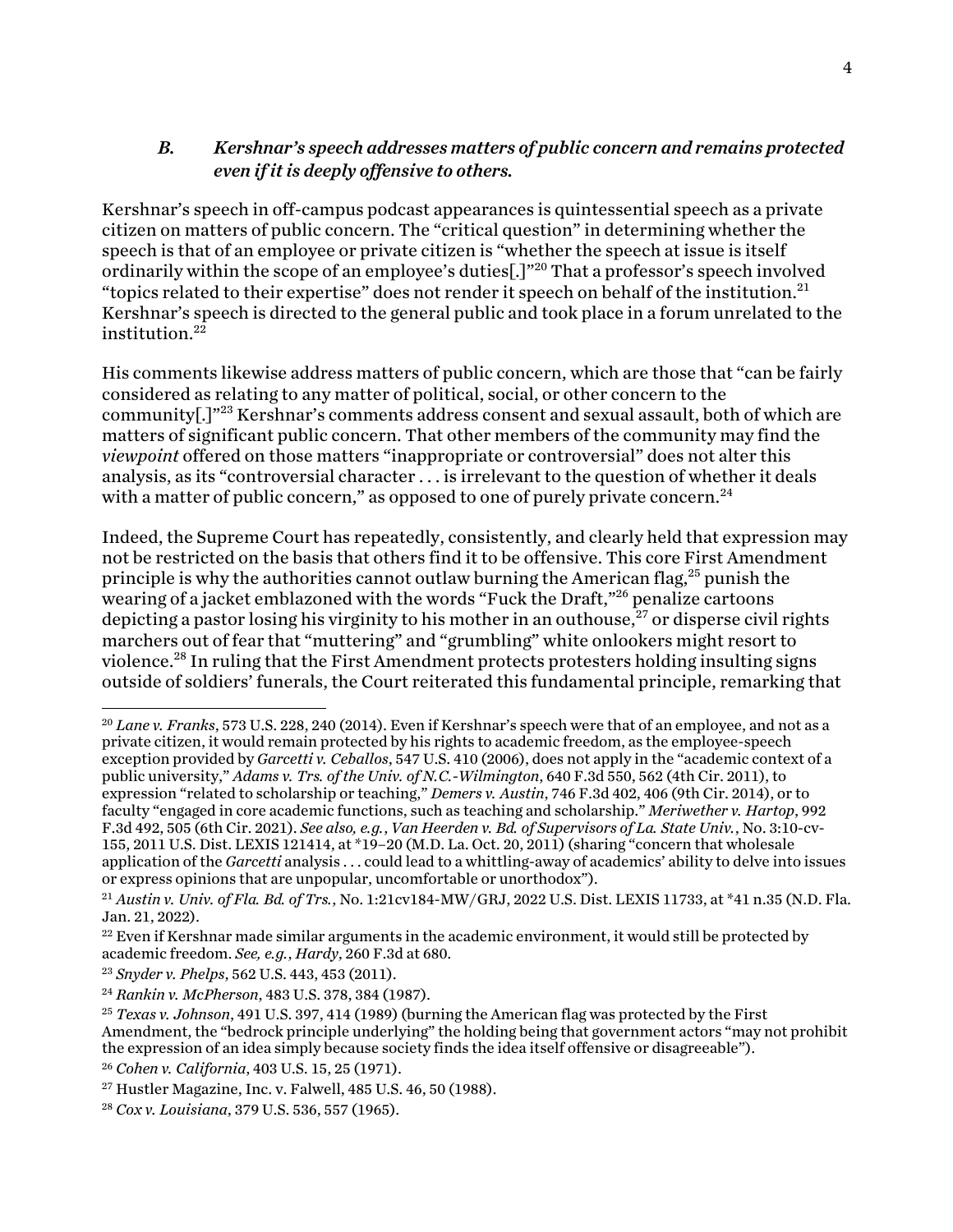"[a]s a Nation we have chosen . . . to protect even hurtful speech on public issues to ensure that we do not stifle public debate." $2^{29}$ 

This long-established national principle applies with particular strength to our public universities, dedicated to open debate and discussion. Take, for example, a student newspaper's vulgar headline ("Motherfucker Acquitted") and a front-page "political cartoon . .. depicting policemen raping the Statue of Liberty and the Goddess of Justice."<sup>30</sup> These words and images—published at the height of the Vietnam War—were no doubt intensely offensive to many at a time of deep polarization and unrest. Yet, the Court made plain that "the mere dissemination of ideas" in public higher education, "no matter how offensive" they may be to others, "may not be shut off in the name alone of 'conventions of decency.'"<sup>31</sup>

Some might charge that Kershnar's views, if adopted, would be dangerous or lead to the erosion of laws criminalizing sexual abuse of minors. For his part, Kershnar's writing on the subject has argued that sexual conduct with minors *should* be criminalized. <sup>32</sup> His arguments generally concern *why* such conduct *should* be criminalized, with a critical evaluation of whether morality—as distinct from other reasons to prohibit it—is *alone* sufficient to impose criminal sanctions.33 Yet even if Kershnar's critics are correct in their estimation of his argument, Kershnar's speech would *still* be protected by the First Amendment. While the law provides no shelter for incitement, that exception is limited to speech "directed to" inciting "imminent lawless action" and likely to result in that action.<sup>34</sup> The Supreme Court has made clear that this exception does not extend to the "mere advocacy" of unlawful conduct, the "abstract teaching" of unlawful conduct, or arguments about the "moral propriety or even moral necessity" for unlawful action, leaving all such speech within the protection of the First Amendment.<sup>35</sup>

# *C. Removing a professor from campus due to public opposition is an affront to fundamental principles of freedom of expression.*

Kershnar has been banned from campus, banned from communicating with other members of the Fredonia community, and removed from his assigned duties without justification by the university's administration. Law enforcement earlier removed him from campus, citing "safety concerns," but the precise nature of those concerns has not been disclosed to the public or to Kershnar. We appreciate that members of the public, outraged by Kershnar's comments or views, have contacted the university, and that there may be legitimate public

<sup>29</sup> *Snyder*, 562 U.S. 443 at 448, 461.

<sup>30</sup> Papish v. Bd. of Curators of the Univ. of Mo., 410 U.S. 667, 667–68 (1973).

<sup>31</sup> *Id*.

<sup>&</sup>lt;sup>32</sup> See, e.g., Stephen Kershnar, Pedophilia and Adult-Child Sex; A Philosophical Defense 119 (2015) ("[G]iven the value in preventing child rape and incest, both of which are extremely harmful. . . the criminalization of willing adult-child sex passes the practical tests" that would justify criminalization).

<sup>&</sup>lt;sup>33</sup> *Id.* (suggesting that the "armchair evaluations of empirical effects [may not be] enough to warrant criminal punishment, let alone significant criminal punishment.").

<sup>34</sup> *Brandenburg v. Ohio*, 395 U.S. 444, 447 (1969).

<sup>35</sup> *Id*. at 448–49 (quoting, in part, *Noto v. United States*, 367 U.S. 290, 297–98 (1961)).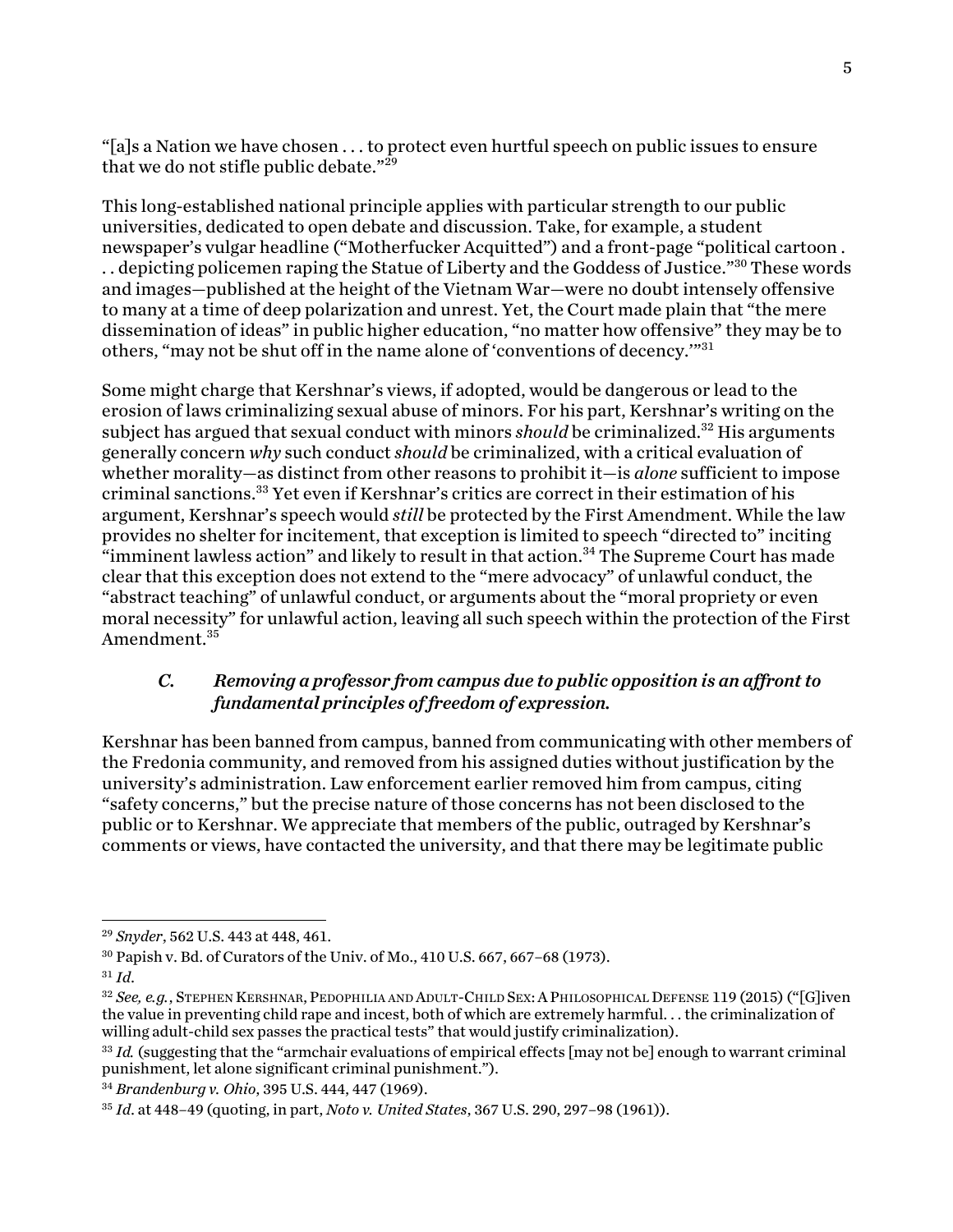safety concerns that necessitate immediate action. However, objections from students or threats from the public will not justify eroding Kershnar's expressive rights.

We recognize, too, that public safety is an indispensable prerequisite to the ability to engage in the exchange of ideas. Yet rewarding threats of violence by taking action against an unpopular speaker—that is, effectuating a "heckler's veto"<sup>36</sup>—will only incentivize future threats. In that event, a public university—where expression should be at its most free—would be effectively closed to "views unpopular with bottle throwers."37 To avoid that illiberal result, the First Amendment requires public actors take the least restrictive means to redress safety concerns arising from threats of violence or speech hostile to the speaker. "[R]emoving" or "by other means silencing a speaker due to crowd hostility," even a crowd that is *physically present*, "will seldom, if ever, constitute the least restrictive means available to serve a legitimate government purpose," including public safety.<sup>38</sup> Removing faculty from teaching as a means of responding to threats of violence will incentivize further threats, and we urge you to ensure that the university not permit those who would issue threats of violence to dictate who may speak, or what may be said, in higher education.

Nor will objections from students or threats from the public qualify as the sort of disruption that would permit adverse employment action, which would be permitted only where the *employee*'s speech caused disruption. Here, any disruption is caused not by Kershnar, but by those *opposed* to Kershnar. Disruption "caused not by the speech itself but by threatened reaction to it by offended segments of the public" does not justify "public employer disciplinary action directed at that speech,"<sup>39</sup> and where speech involves "serious and substantial issue[s] of public concern," an "even stronger showing of disruption" is necessary to justify any limitations on an employee's speech.<sup>40</sup>

Finally, because Kershnar's speech is protected, we caution that the initiation of an investigation will impermissibly chill expression, as the First Amendment prohibits not only formal punishment, but any action that "would chill or silence a person of ordinary firmness from future First Amendment activities[.]"<sup>41</sup> For example, a New York university launched an investigation into a tenured faculty member's offensive writings on race and intelligence, which the university's leadership said "ha[d] no place at" the college. $^{42}$  The United States Court of Appeals for the Second Circuit—the decisions of which are binding on SUNY Fredonia—held that investigation itself constituted an implicit threat of discipline, and the resulting chilling effect constituted a cognizable First Amendment harm.<sup>43</sup>

<sup>36</sup> *Bible Believers v. Wayne Cnty.*, 805 F.3d 228, 234 (6th Cir. 2015).

<sup>37</sup> *Forsyth Cnty. v. Nationalist Movement*, 505 U.S. 123, 134 (1992).

<sup>38</sup> *Bible Believers*, 805 F.3d at 248.

<sup>39</sup> *Berger v. Battaglia*, 779 F.2d 992, 1001 (4th Cir. 1985).

<sup>40</sup> *Adams v. Trs. of the Univ. of N. Carolina-Wilmington*, 2013 U.S. Dist. LEXIS 189344 (quoting, in part, *Love-Lane v. Martin*, 355 F.3d 766, 778 (4th Cir. 2004)).

<sup>41</sup> *Mendocino Envtl. Ctr. v. Mendocino Cnty.*, 192 F.3d 1283, 1300 (9th Cir. 1999).

<sup>42</sup> *Levin*, 966 F.2d at 89.

<sup>43</sup> *Id*. at 89–90.